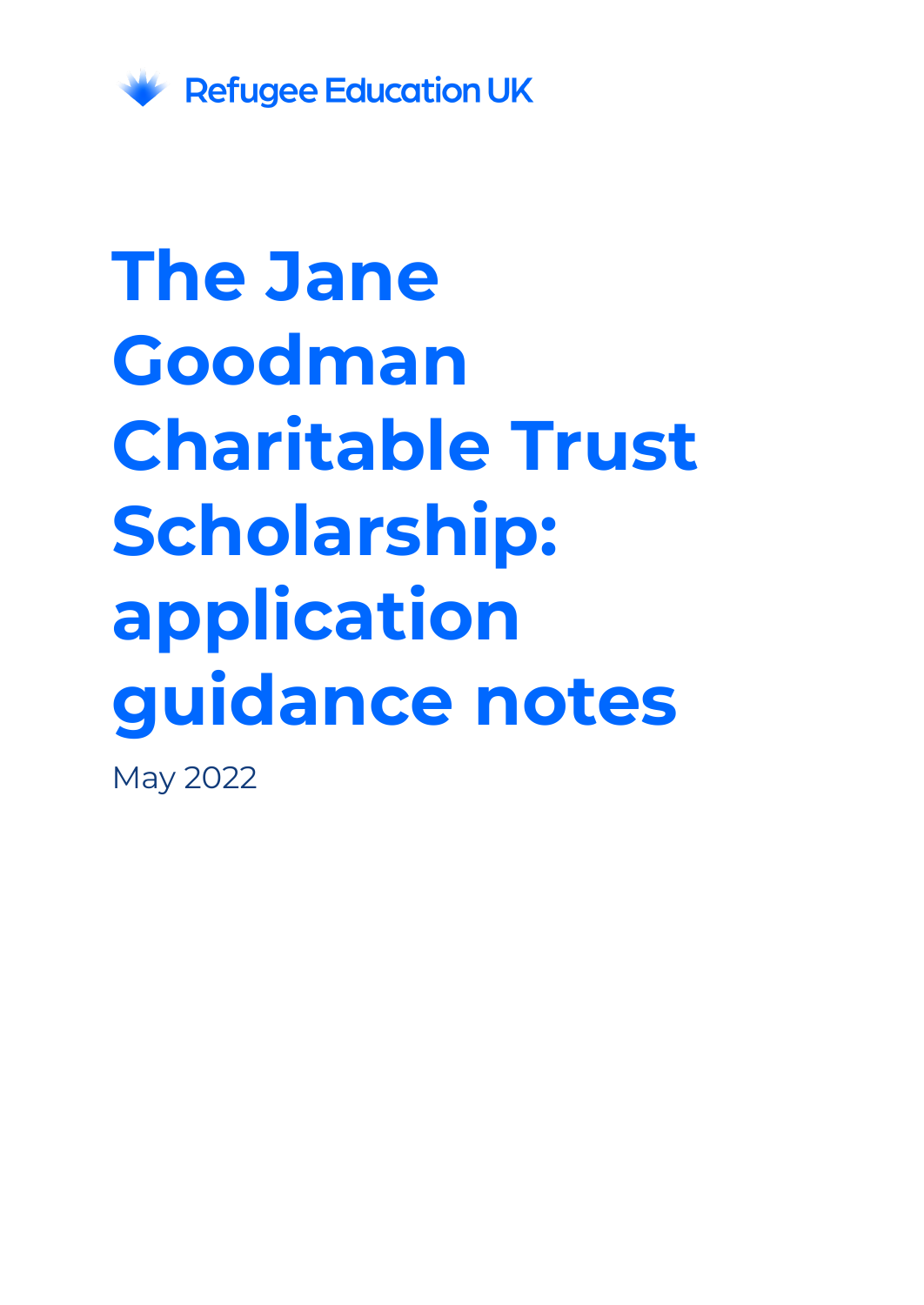# **Introduction**

Before making an application for the scholarship please ensure that you fully understand and meet the eligibility criteria. For further details on eligibility criteria for each scholarship, please see our Frequently Asked Questions(FAQs) document.

Once you begin, you will not be able to save the online application form and return to complete it later. Therefore, please allow at least 1 hour to complete the form. We will provide a Word version so that you can type your answers beforehand - and copy and paste them into the online form. Please be advised that we will only accept applications via the online application form.

# Completing the application form

There are two introductory pages, and 7 sections to complete in the online application form. Please complete each section.

The online application form has been designed to assess your eligibility and suitability for the scholarships. You will not be required to provide any personal information about your reasons for coming to the UK/seeking asylum in the application form.

# The application form

#### Introduction

The Introduction page of the application gives basic information about the application form and where to find help and guidance. Please read this section fully before continuing with the application and make note of the closing date. Applications received after the closing date will not be considered.

# Eligibility check

The next page of the form lists the eligibility criteria that you must meet in order to apply for the scholarships. If you realise that you are not eligible, please refer to the FAQs document for further advice.

# Section 1: Applicant information

Please complete the personal information section of the online form. We need this information to contact you about your application. Please make sure that you put your name as you would want to see it on, for example, a certificate. Your 'Correspondence address' should be the address where you most normally live.

Please make sure that you give an up to date telephone number and email address. It is important to let us know if these change during the course of your application as we will use these to communicate with you.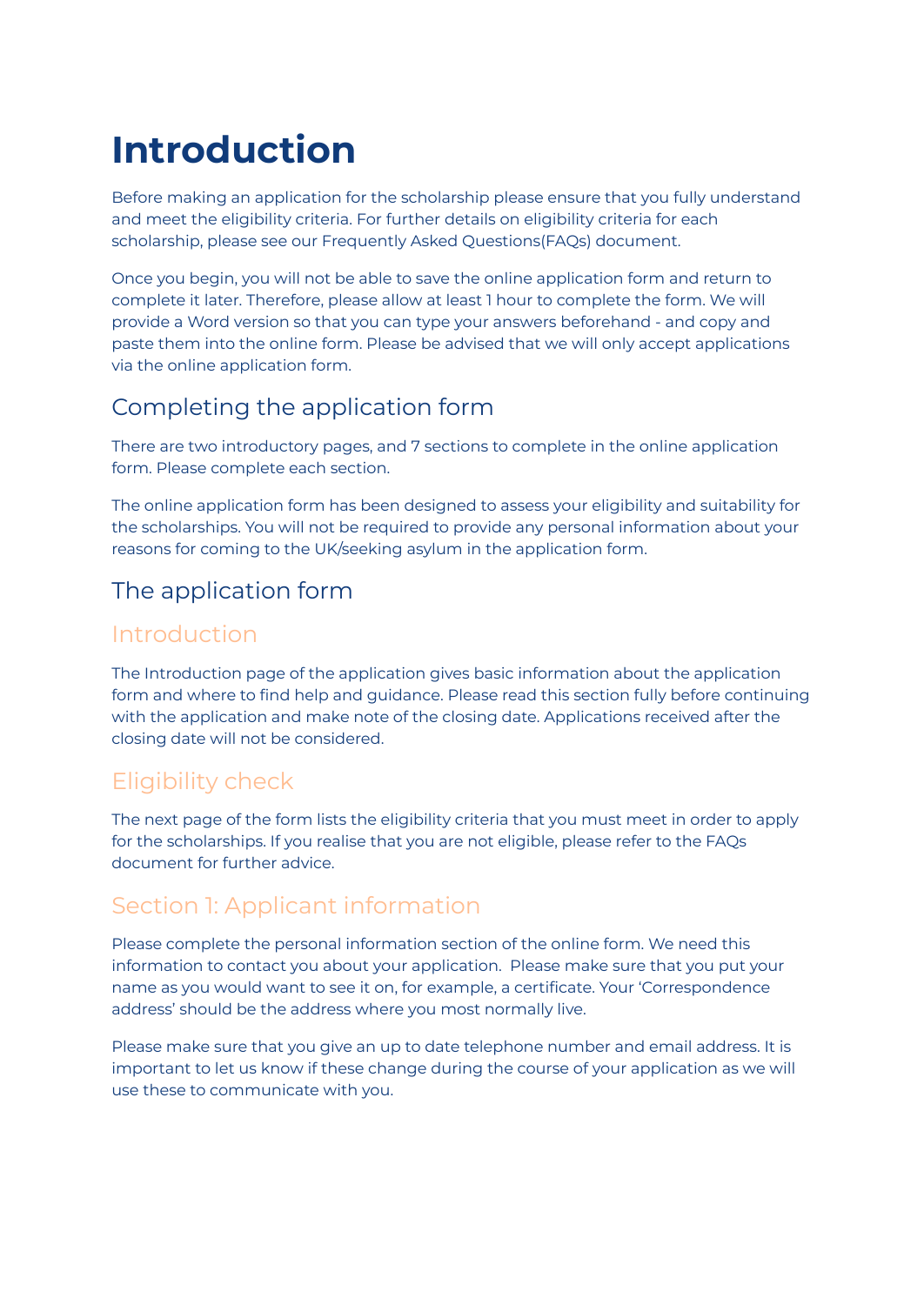# Section 2: University application details

This section requests information about the universities that you have applied to, and whether or not you have received any acceptances at those institutions.

If you have been accepted to university and confirmed with UCAS, we would like to know what your first two choices of universities are. We ask for this information in order to judge the eligibility of your chosen courses for the scholarship award.

#### Section 3: Immigration information and scholarship eligibility

This section is about your immigration status and whether you meet the eligibility criteria for the scholarship. Please note that the information we ask in this section will only be used to determine whether you are eligible for the scholarship in relation to your current immigration status in the UK.

If you are unsure about your current immigration status please speak to your solicitor or to your family members if you are listed as a dependent on a family member's immigration application.

Please also note that successful candidates may need to evidence their current immigration status with documentation such as an ARC card, Biometric Residence Permit, Home Office letters or a solicitor's letter.

#### Section 4: Support

This section asks for information about your living arrangements and any additional support needs you may have with regards to your personal circumstances. These may include support needs around a disability, mental health, or counselling etc. Information about your living arrangements and circumstances will help us assess whether the scholarship we offer meets your needs regarding your living arrangements.

This section also has room for you to note if you have applied, or been successful in gaining, any other forms of financial assistance. This should include gifts, grants, scholarships, loans, pledges or private contributions from any other institutions, trusts, family or friends.

Please be assured that any information you provide in response to any question in this section will not negatively impact your application and will only be used to ensure that we provide you with all the support (financial and welfare/pastoral) that you may require throughout your studies, should your application be successful.

#### Section 5: Personal statement

Section 5 is a space for you to tell us more about yourself and why you are applying for a scholarship. You may want to include why you are keen to go to university and how this fits in your longer term plans, the difference that education has made and will make to your life, and anything else about you that would enable the trustees to get to know you a bit better.You may find it useful to type your answers into a word processing document